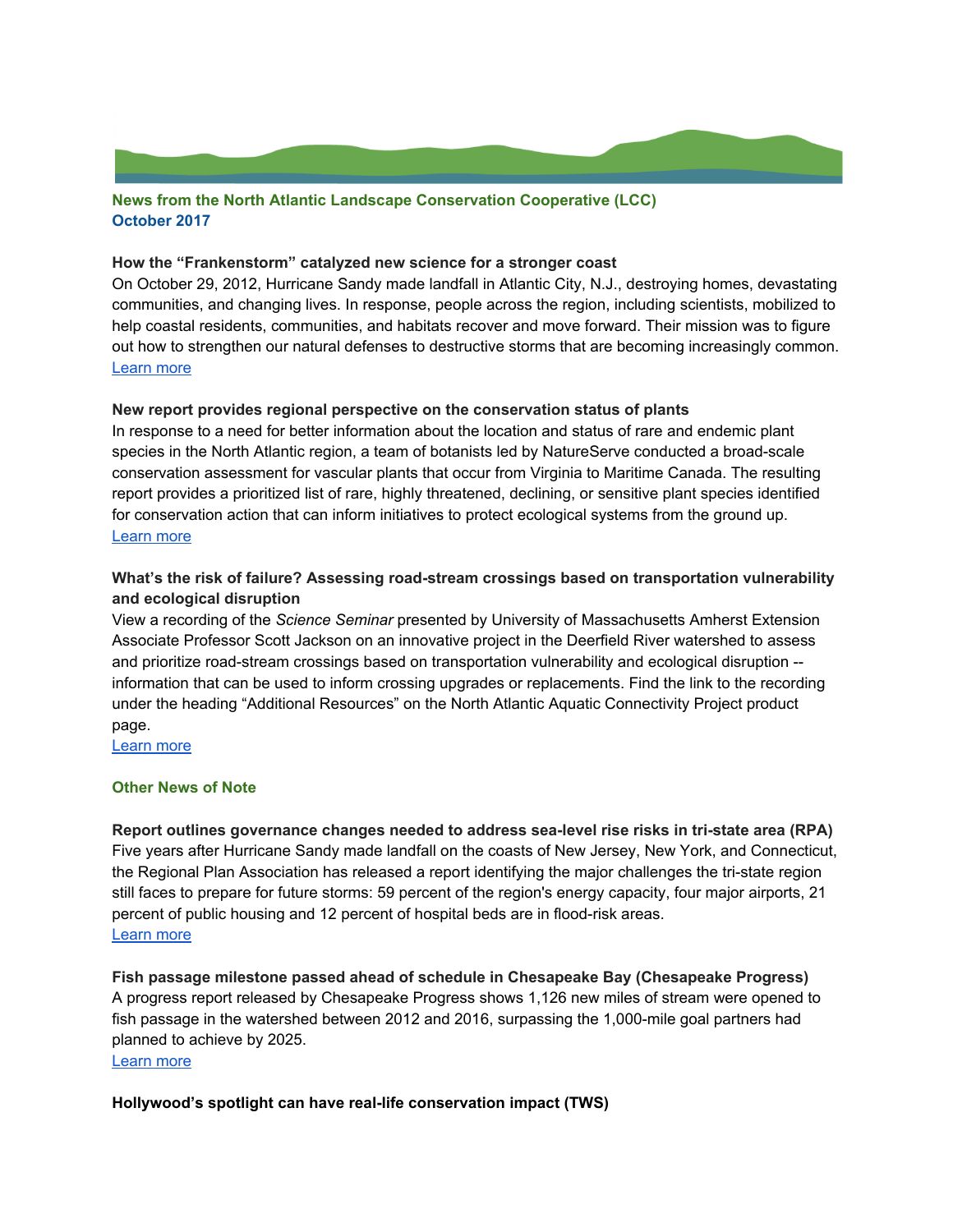In new paper published in the journal *Conservation Biology*, researchers show that because cinema can influence awareness and behaviors within non-specialist audiences, movies can play an important positive or negative role in biodiversity conservation by influencing behavioral change and putting social pressure on key stakeholders and policy makers. [Learn](http://wildlife.org/hollywoods-spotlight-can-have-real-life-conservation-impact/) more

## **Upcoming Workshops, Meetings, Presentations, and Webinars**

**November 7, 12:00 to 1:00 pm (EST) -- Science Seminar: Prioritizing plants for conservation** Lead Botanist for NatureServe Anne Frances will share results from a new report that that can inform initiatives to protect ecological systems from the ground up by providing a prioritized list of rare, highly threatened, declining, or sensitive plant species identified for conservation action in the region. [Learn](http://northatlanticlcc.org/news/science-seminar-prioritizing-rare-highly-threatened-declining-or-sensitive-plant-species-for-conservation) more

**November 8, 3:30 - 4:30 p.m. (EST) -- Webinar: Implications of climate change for invasive species** In the next Northeast Climate Science Center webinar, University of Massachusetts Amherst Associate Professor of biogeography and spatial ecology Bethany Bradley will discuss the potential interactions between two global environmental phenomenons: the spread of invasive species and climate change. [Learn](https://necsc.umass.edu/webinars/implications-climate-change-invasive-species) more

# **November 8 & 9 -- Chesapeake Bay Program Habitat Goal Implementation Team (HGIT) Meeting, Virginia Beach, Va.**

The team of county, state, and federal partners working to set habitat goals for priority resources in the Chesapeake Bay watershed will meet to discuss science, financing, and communication needs of workgroups, including learning about new tools available to advance goals for black duck: Nature's Network and the Black Duck Decision Support Tool. [Learn](https://www.chesapeakebay.net/what/event/habitat_git_fall_2017_meeting) more

**November 16 -- Regional Conservation Partnerships (RCP) Network Gathering, Nashua, N.H.** At this annual day-long conference hosted by Highstead Foundation, conservation professionals working across New England and New York can share experiences, explore innovative resources, hear success stories, and network with peers who are working in collaborative conservation at different scales to protect the diverse regional landscape.

#### [Learn](http://www.wildlandsandwoodlands.org/news/2017-rcp-network-gathering-registration-open) more

# **November 30 -- Massachusetts Ecosystem Climate Adaptation Network (MECAN) Conference, Westborough, Mass.**

Join a new community of practice of climate adaptation practitioners and researchers who are working in Massachusetts for a one-day conference at the state Division of Fisheries & Wildlife Headquarters focusing on advancing meaningful action and communication around adaptation and hazard mitigation in the Commonwealth.

[Learn](https://www.massecan.org/new-events/) more

**Submission deadline for the next edition of North Atlantic LCC News: Friday November 24, 2017**

**Please email submissions to: b ridget\_macdonald@fws.gov**